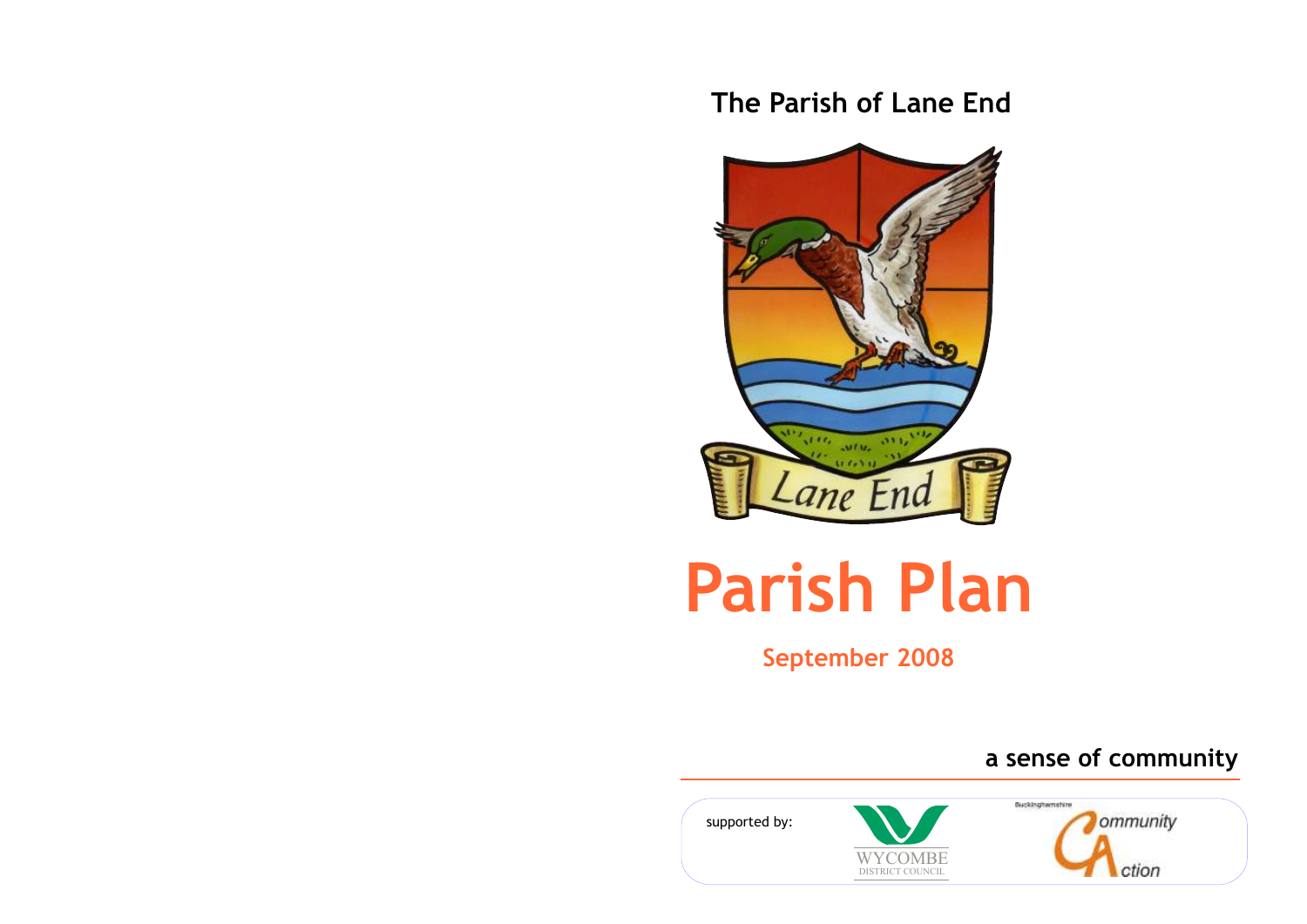

### **The Parish of Lane End**

### **a sense of direction**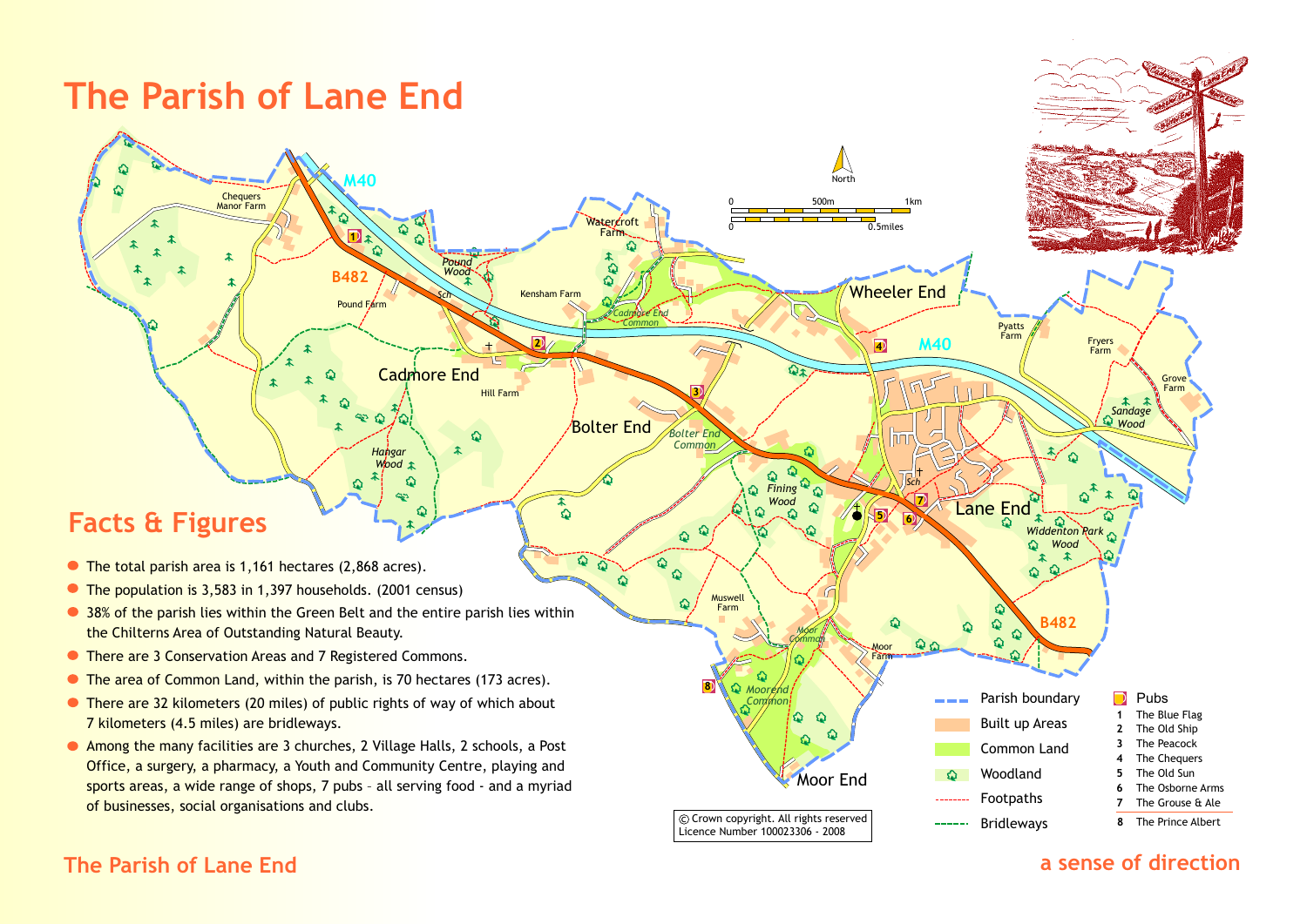# **Foreword**

Welcome to the second Lane End Parish Plan – our plan to further improve our vibrant, attractive and active community.

Many people, including personnel from Wycombe District Council and Buckinghamshire Community Action, have been involved in the planning, preparation, analysis and writing of this Plan and to all of you – A BIG Thank You. 38.1% of households, representing a good cross-section of our community, completed and returned the questionnaire in the summer of 2007 – an unprecedented response rate – in fact, a greater percentage than turned out to vote in the last local elections!

The questionnaire answers produced some very illuminating insights:

On the positive side, many felt that Lane End parish is generally a good, well served and broadly safe place in which to live and work despite the poor public transport links, M40 noise, the increasing nuisance and division of the B482 and some anti-social behaviour. Indeed, many of the 'lesser' problems in actual terms – dog-fouling, street lighting, parking on pavements and litter - can be easily resolved if each of us was prepared to 'take responsibility' for improving our parish rather than expecting somebody else to do it.

On the down side, it has become very clear that communications – in all its forms – between the Parish Council and the community as a whole must be greatly improved. The Parish Council has clearly identified that it has not been nearly 'pro-active' enough in explaining its plans, actions and decisions as changing demands have required. This Plan marks a 'step change'



in how, with your help and active involvement, your concerns and aspirations can be addressed.

In the résumé that follows, we have concentrated on the issues rather than purely the statistics. However, a very limited number of copies of the full, raw data, analysis – all 53 pages of it – will be available from the Parish Clerk in the fullness of time.

Susan Wright, Chairman, Lane End Parish Council **September 2008**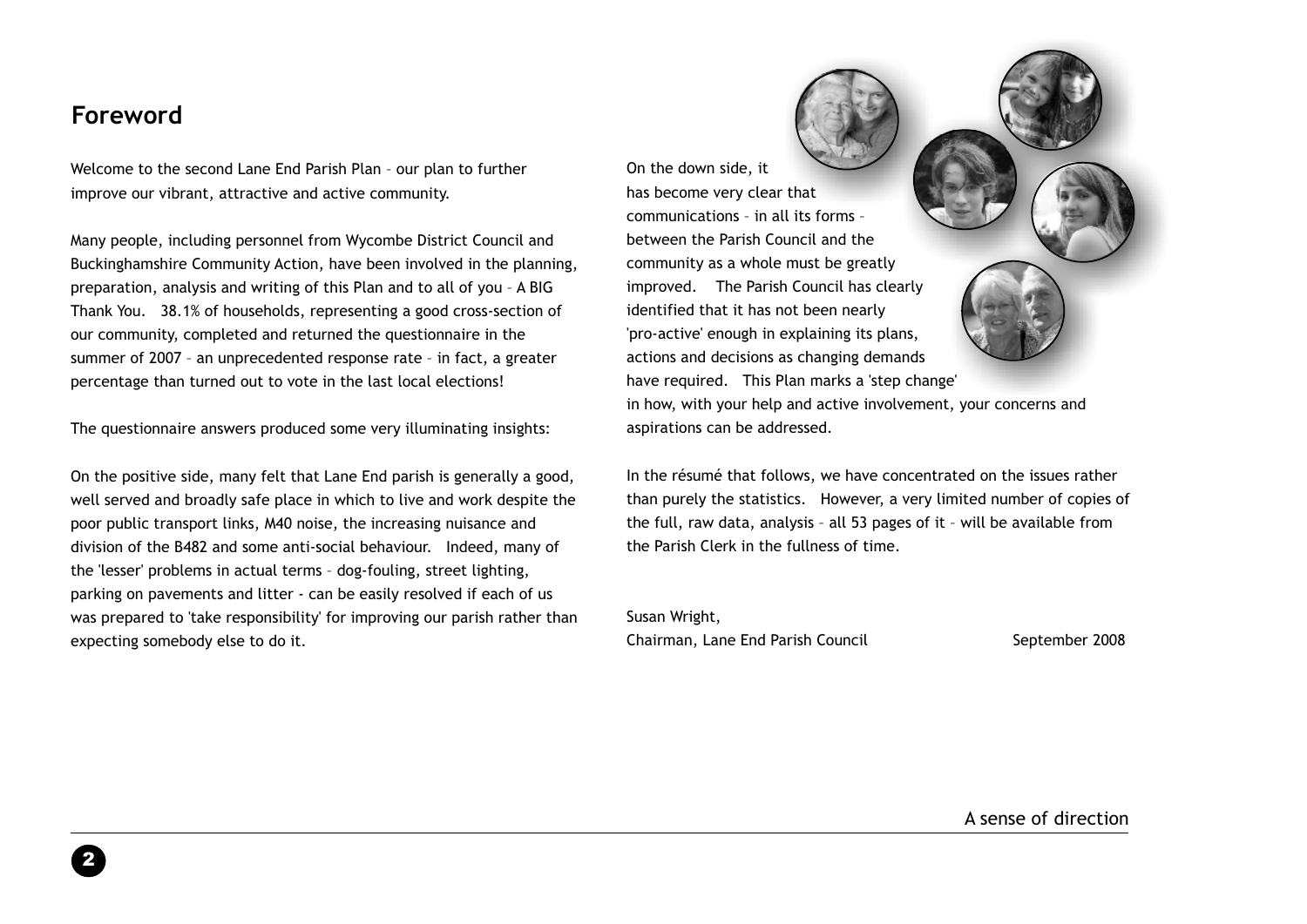### **Introduction**

To plan the future, it is necessary to understand the past. The Parish of Lane End, a cluster of five 'Ends' – Bolter, Cadmore, Lane, Moor and Wheeler, each with their distinct appearance, appeal and heritage - is a diverse but coherent parish, linked not just by road but by footpaths, a sense of belonging and a thousand years of history. Today the Parish thrives but, like so many rural areas, is under threat.

Do we understand, value and appreciate the strengths that are the foundation of this remarkable Parish when so many others, countrywide, have become dormitories for larger towns often many miles away? It is important that we do for they are our 'attractors' which draw new people, with fresh ideas and energy, to contribute to our future.

One of the earlier 'attractors' may well have been the presence of water so high in the Chiltern Hills; the clay that enabled an early factory industry of brick making; the 'bodging' and piece work tradition of out-working that required transportation. All three – and there were many others – encouraged a tradition of non-agricultural employment, in manufacture and in services to travellers and residents alike, to complement an agricultural tradition.

Whatever the reasons, Lane End Parish is a going concern. It is located in an Area of Outstanding Natural Beauty, which attracts new residents, businesses and leisure opportunities. Those who live here can work

locally or in the Thames Valley, fly from Heathrow or Birmingham on business or pleasure and commute to High Wycombe, London or just about anywhere on our nearby motorway system. The attraction of new residents is critical to our continued success, borne out by the new ventures – Internet and craft based industries – which have joined the existing and successful enterprises as diverse as farming and steel construction.

Without these 'attractors', would the Parish continue to be sustainable – with doctors, schools, a post office, butchers, mini market, Community Centre, pubs, churches and an astonishing breadth of facilities and activities from play groups to drama, adult learning to outdoor pursuits and groups for many ages and interests to allotments – when so many other communities, around us, have lost theirs?

The Parish Plan is a perfect opportunity to further develop our strengths and to reinforce our sense of place. Is it so strange that this landlocked 'island' should have an island twin in France or that, in Japan, Lane End is almost as well known as London through its cultural links?

We should be proud to live here. Yes, some areas need improvement but with a bit of work, and a lot of enthusiasm, the rough diamond that is Lane End Parish can be made a gem.

A sense of place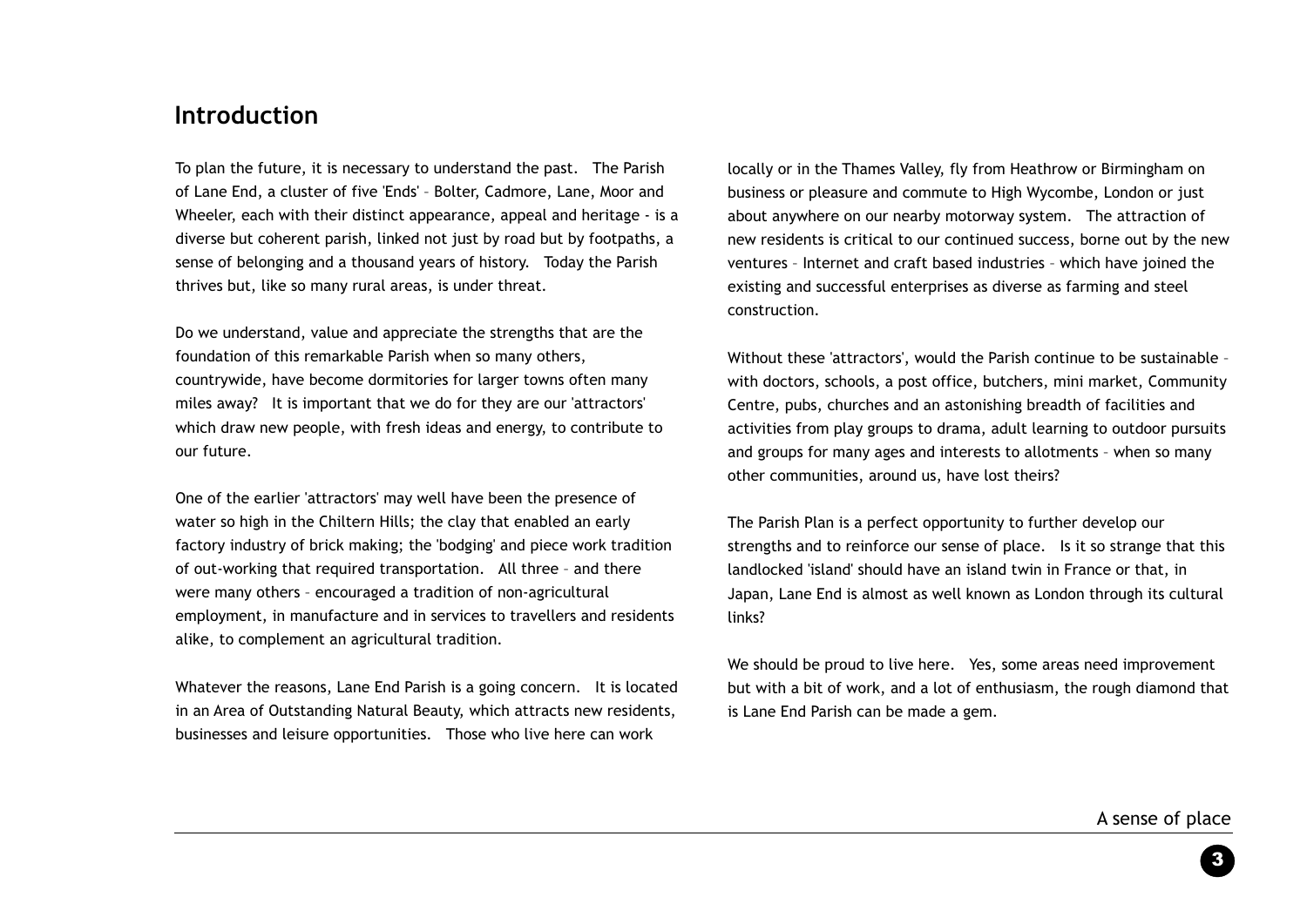## **Methodology**

From the outset, it was felt essential that the widest cross-section of the parish needed to be involved in the Plan's creation to make it relevant to the whole community. It was decided that the new Plan would be developed, written and presented under the auspices of the Parish Council, with a Parish Councillor chairing a steering group of residents, and that a residential questionnaire would be prepared using the Stokenchurch Parish Plan questionnaire as a template. A separate questionnaire was prepared for the business community.

To test the validity of the residential questionnaire, a series of road shows were held which resulted in some amendments and refinements. A number of general questions were added to gauge interest in becoming Parish Councillors, in setting up Neighbourhood Watch schemes and becoming involved with the Youth and Community Centre. To encourage residents to respond, a number of prizes were offered at the 2007 Annual Parish Meeting, where questions about the Plan's future role were raised and answered.

The final questionnaire of 12 pages and 59 questions was hand delivered to 1398 households in the parish together with a preaddressed and stamped envelope for return to Wycombe District Council, who then carried out the first stage analysis of responses. From the raw data, it became apparent that there was too much information for any one group to assimilate and report upon. It was decided to sub-divide the data into four sections – Business, Community, Environment and Transport and Traffic - and to create four working groups to carry out their own analysis. It is their recommendations that follow below. Equally apparent was the need for a fifth section to be included - that of Communications which was deemed to be generally very poor

In a perfect world, each recommendation could be easily pigeon-holed and solved but the world is an imperfect place and that luxury does not exist. Many of the recommendations that follow have shared priorities and interface with other recommendations making the final solution somewhat longer, in time terms, than many of us would like but that, unfortunately, is the nature of the beast. What we have, is a blue print for the future which, with effort, is achievable albeit over a number of years.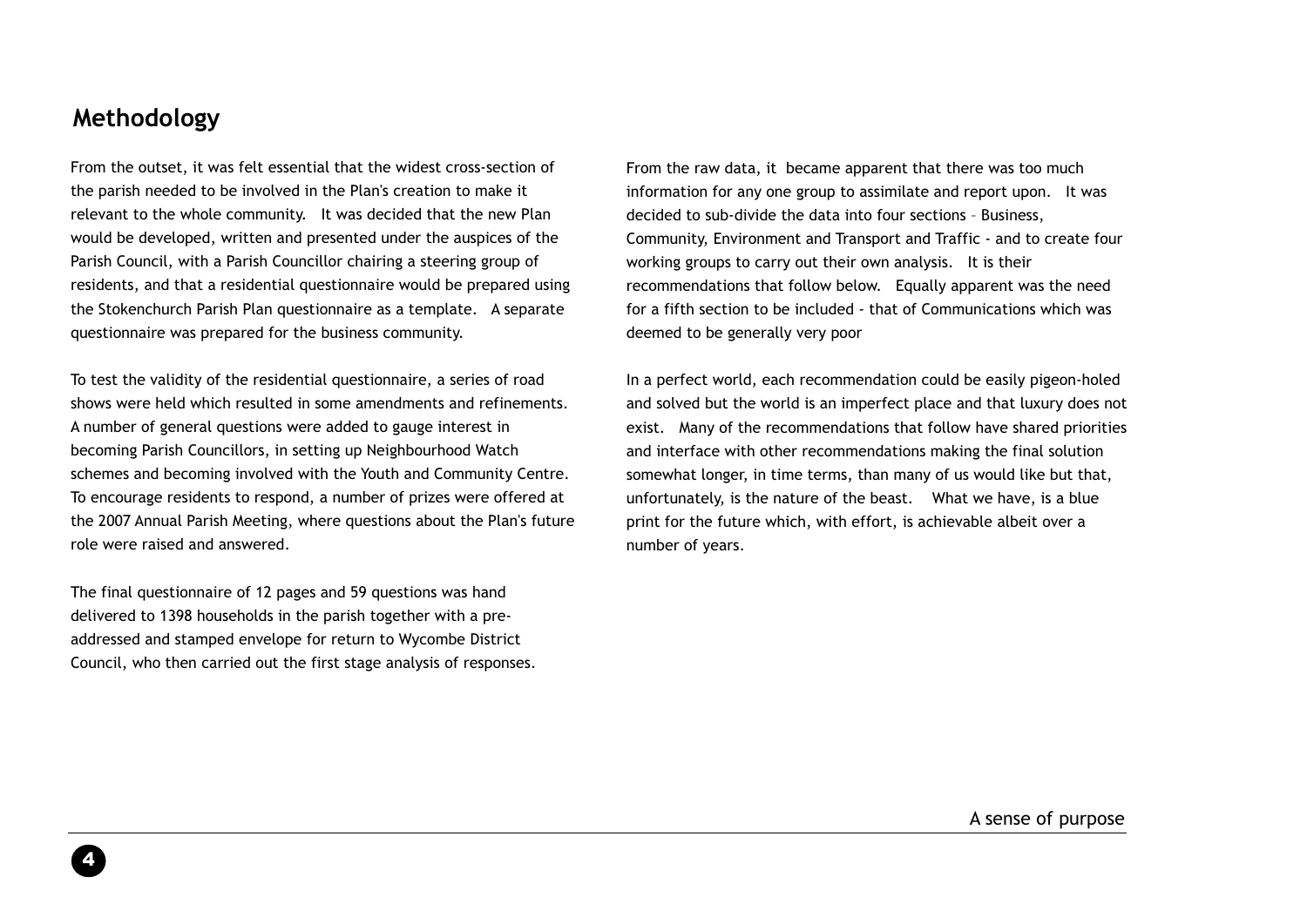## **Business**

The parish is an attractive area in which to live and work with good road links and with reasonable business rents and housing costs. Poor public transport is seen as a great concern in attracting new, and maintaining the existing, workforce - other than from Lane End itself - while the lack of a bus service to Cadmore End and Stokenchurch inhibits expanding the workforce base. It is felt that there is a possible lack of awareness of employment opportunities and skills range in the parish. More 'local' employees would decrease dependency upon transport, would require little extra car parking, could reduce traffic on

the B482 and other roads and would, potentially, stimulate the local business economy which is imperative for future parish sustainability. Retaining staff is felt to be relatively easy but obtaining new staff very difficult. Businesses want to stay in the area but a lack of suitable premises, particularly for startup operations, is proving counter-productive.

The overall objective is to ensure on-going business viability.

| <b>Action</b>                                                                                                                                                               | Objective                                                                                                                                                                                                                                                                                                  | Time-line                             |
|-----------------------------------------------------------------------------------------------------------------------------------------------------------------------------|------------------------------------------------------------------------------------------------------------------------------------------------------------------------------------------------------------------------------------------------------------------------------------------------------------|---------------------------------------|
| The Parish Council will, in conjunction with<br>local businesses, hold a parish 'business fair'<br>during 2008.                                                             | To link job opportunities with job seekers.<br>$\bullet$<br>To encourage companies/business, in all areas of business and commerce, to<br>$\bullet$<br>'showcase' their services.<br>To link the event to a Trades Fair and/or Farmers Market.<br>To 'sell' Lane End Parish to a wider business community. | End 2008.<br>Regularly<br>thereafter. |
| The Parish Council will develop active links<br>with the local business community.                                                                                          | • To encourage active participation in parish development. i.e. sponsorship, job<br>placement, apprenticeships etc.<br>To support local training initiatives - e.g. Community Forum/Oasis Project.                                                                                                         | 2008 onwards                          |
| The Parish Council will actively engage<br>with WDC Planning Department and play a<br>positive role in the redevelopment process<br>for the larger sites within the parish. | • To ensure that the parish's concerns, views and requirements are taken into<br>consideration during the planning process.<br>To facilitate availability of 'start-up' units to attract new employers/<br>$\bullet$<br>employees.                                                                         | 2008 onwards                          |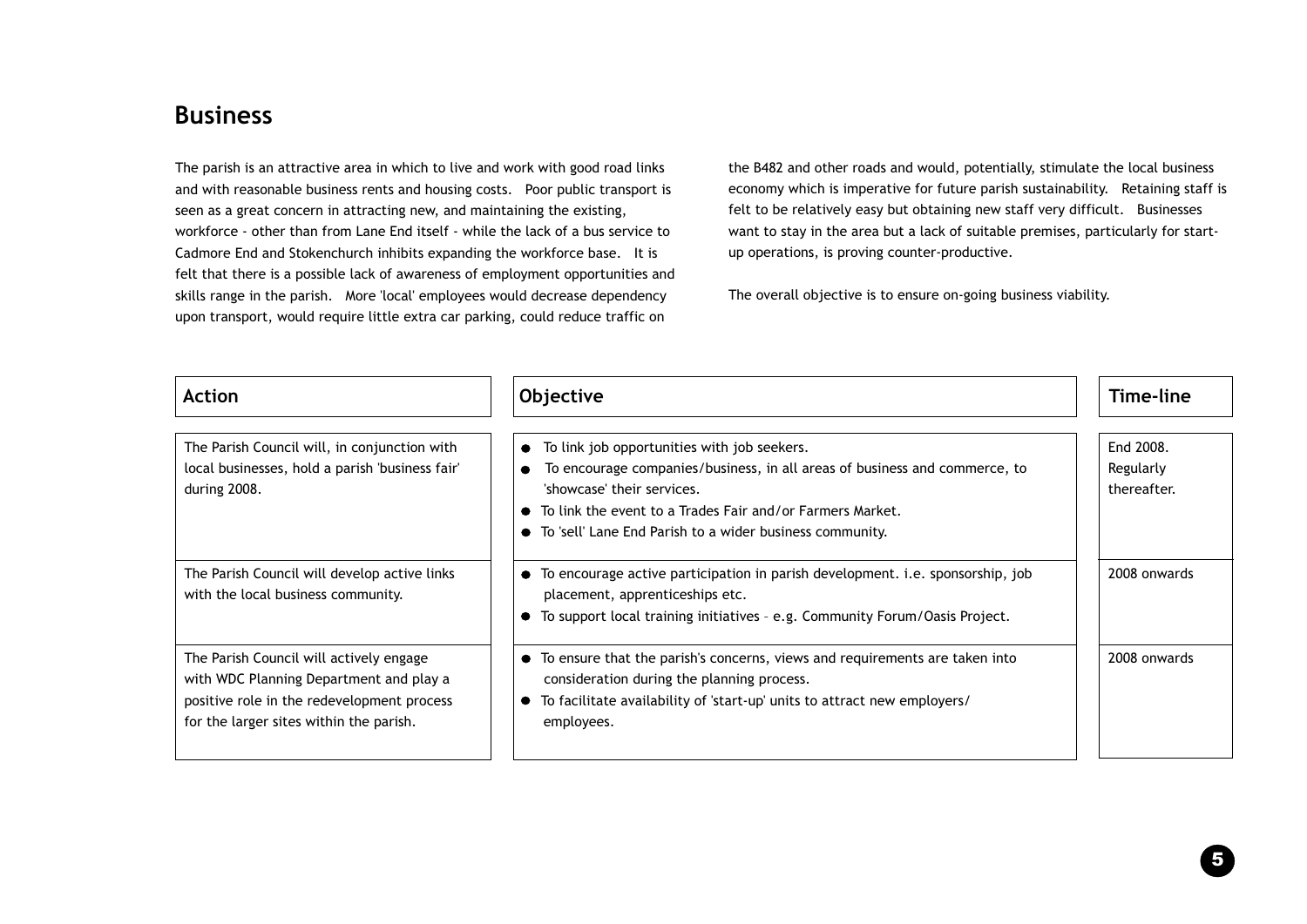# **Communications**

Two main issues were highlighted both in the 'road shows' and from the questionnaire responses:

**The Parish Council** - was seen as largely invisible, its Councillors and actions largely unknown to the wider parish.

**Communications** – although the Clarion is delivered to the whole parish, is read by the vast majority and is considered an important communications tool, there was a general feeling that it could be improved and expanded to suit the changing needs of the parish. The lack of a web site was also highlighted.

| <b>Action</b>                                                                                                                                    | Objective                                                                                                                                                                                                                                                                                                                                                                                                                                                                                                                                                                                                                            | Time-line    |
|--------------------------------------------------------------------------------------------------------------------------------------------------|--------------------------------------------------------------------------------------------------------------------------------------------------------------------------------------------------------------------------------------------------------------------------------------------------------------------------------------------------------------------------------------------------------------------------------------------------------------------------------------------------------------------------------------------------------------------------------------------------------------------------------------|--------------|
| The Parish Council will take action to improve<br>its visibility and communications to the parish<br>as a whole.                                 | To establish greater use of the Clarion and the noticeboards (see below).<br>To re-establish a regular presence in the Bucks Free Press.<br>To hold some Parish Council meetings in locations other than the Lane<br>End Village Hall.                                                                                                                                                                                                                                                                                                                                                                                               | Immediate.   |
| The Parish Council will actively seek<br>members from all parts of the parish, and all<br>sections of the community, to serve on the<br>Council. | To place advertisements in the Clarion, in the Bucks Free Press, and on community<br>noticeboards as/when vacancies arise.                                                                                                                                                                                                                                                                                                                                                                                                                                                                                                           | Continuous.  |
| The Parish Council will review the Clarion -<br>its contents, timing, editorship and finance.                                                    | To consider the potential inclusion of:<br>• links with the Lane End/Stokenchurch Directory.<br>• a short synopsis of WDC/BCC information with contact telephone numbers and<br>details.<br>• a short synopsis of Police information with contact telephone numbers and<br>details.<br>• a 3 - 6 month parish 'Diary of Events' and community/special interest groups<br>reports.<br>a re-cycling quick reference guide of locations and availability.<br>frequently asked questions.<br>• occasional articles on new legislation and its implications, good neighbourliness,<br>fly tipping and penalties, dog-fouling, litter etc. | By end 2008. |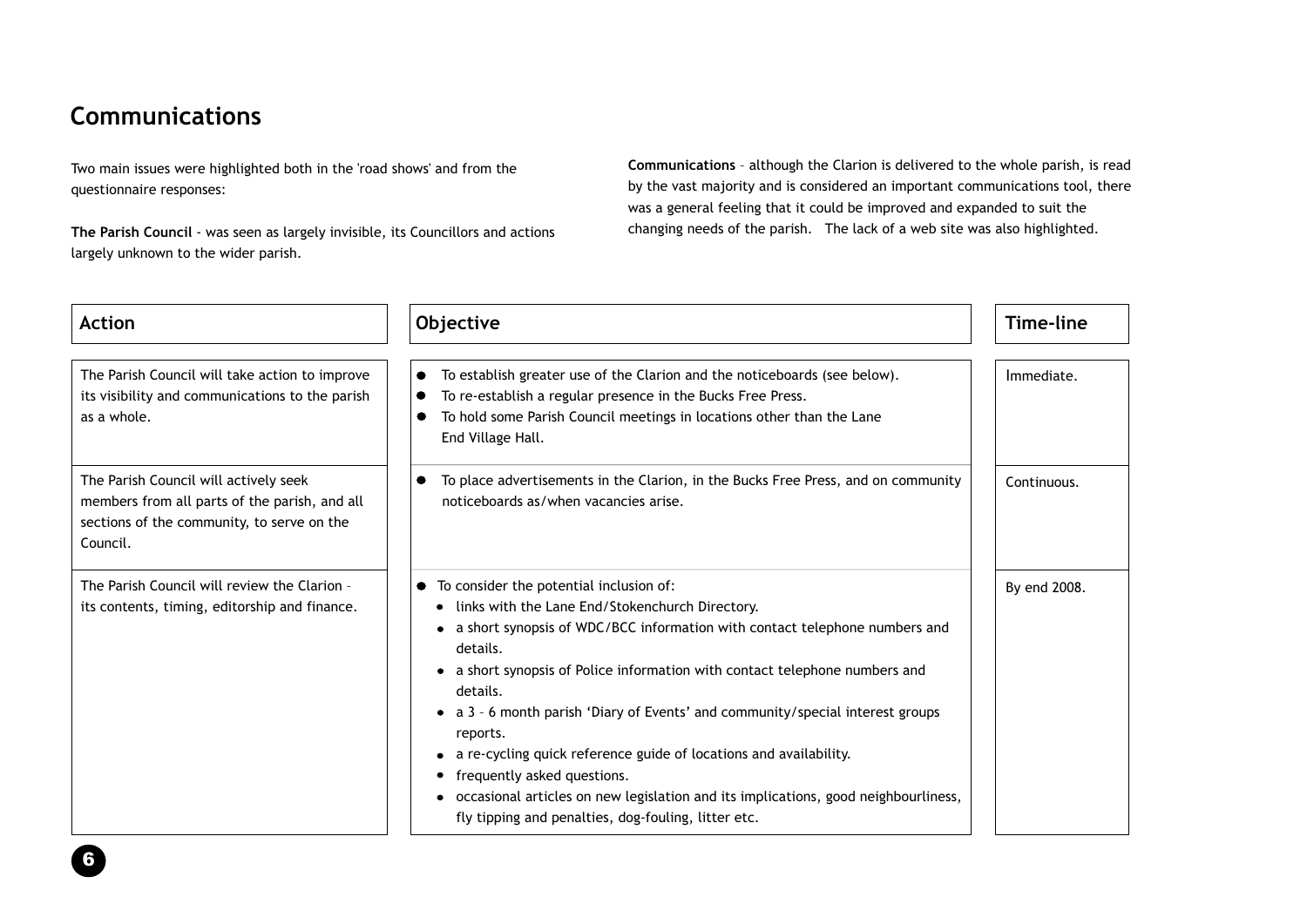| <b>Action</b>                                                                                               | Objective                                                                                                                                                                                                                                                                                                                                                                                                                            | Time-line    |
|-------------------------------------------------------------------------------------------------------------|--------------------------------------------------------------------------------------------------------------------------------------------------------------------------------------------------------------------------------------------------------------------------------------------------------------------------------------------------------------------------------------------------------------------------------------|--------------|
| The Parish Council will review the location, and<br>use, of all its noticeboards within the parish.         | To potentially include:<br>$\bullet$<br>• Parish Council minutes and decisions, Councillor names, responsibilities and<br>contact details.<br>• dates and venues of all Parish Council meetings for the full year.<br>• community maps showing footpaths, bridleways and community facilities<br>including recycling sites.<br>• bus and train timetables.<br>• important WDC/BCC contact details.<br>• community 'Diary of Events'. | By end 2008. |
| The Parish Council will investigate<br>establishing a web site with links to other<br>parish organisations. | To develop a 'set-up' programme including an operating strategy and executive<br>responsibility.<br>To research existing parish-wide web sites and establish gaps in coverage.                                                                                                                                                                                                                                                       | By mid 2009  |

 $\boldsymbol{\Omega}$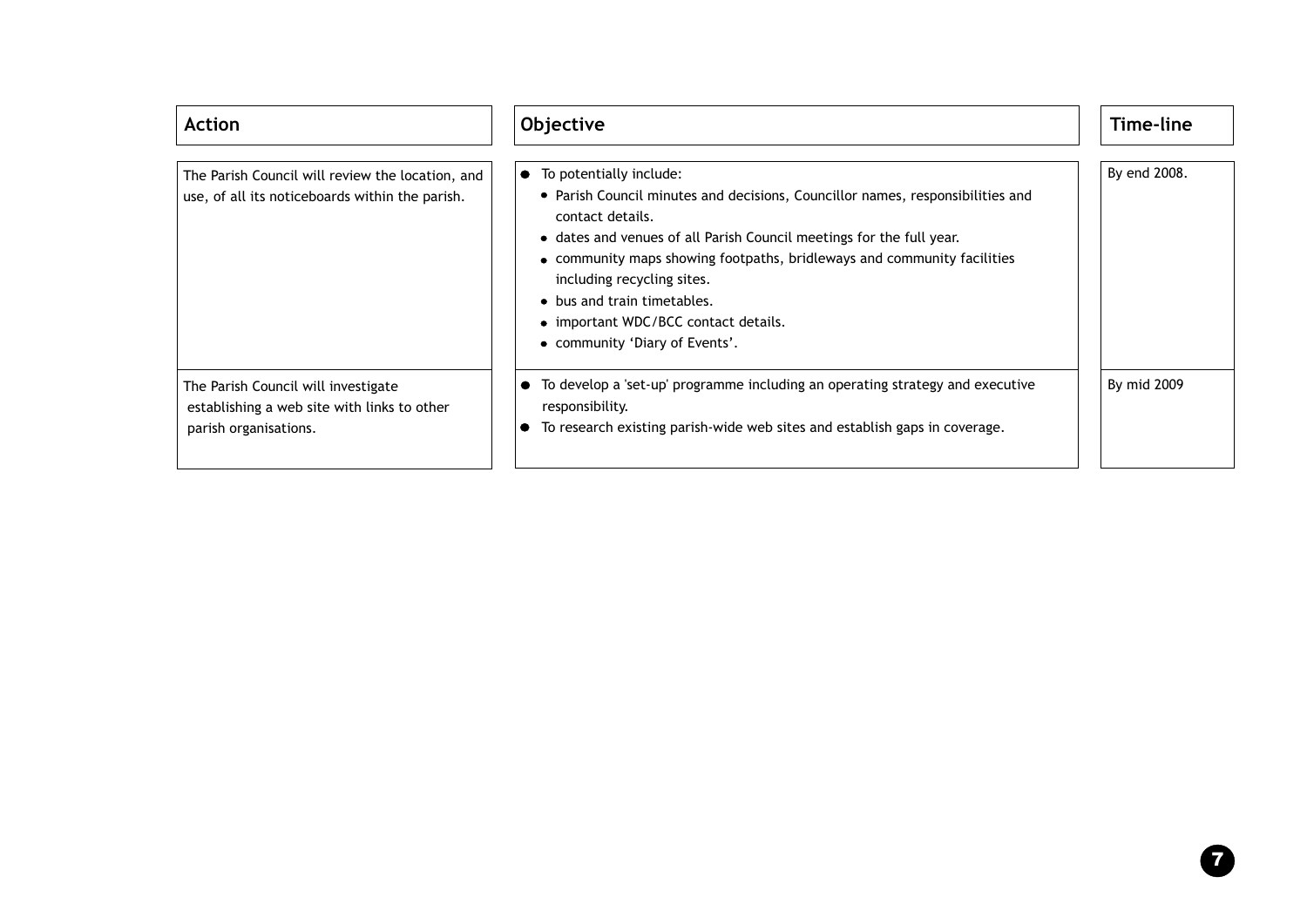# **Community**

Without people, there is no Community. The population of Lane End Parish the five 'Ends' of Bolter, Cadmore, Lane, Moor and Wheeler – has a great diversity of people with as great a range of aspirations and requirements which have to be understood and addressed. Some of the issues raised are included in other sections – Communications, Environment and Transport. This section covers those areas in which the community, at large, can become actively involved and, by taking responsibility for action and involvement, can change and benefit all our lives.

Neighbourhood Action Groups (NAGs) is a country-wide police initiative for partnership between Parish Councils, District and County Councils as well as other local groups and, most importantly, all areas and ages of the community at large. The current priorities for this parish are anti-social behaviour in all its forms – petty crime, noise, vandalism, speeding and parking. Some issues will be on-going while others may be resolved more quickly and, as soon as the next issue is identified, so it too will be addressed. Some issues, however, will not be ones where the police can take definitive action but the aim will be to facilitate a way forward which will lead to the best result for everyone.

Neighbourhood Watch (NW) is one of the most successful crime prevention initiatives there has been – its motto is "A better place to live, work and play". NW is not just about reducing crime - in active partnership with the police – it's about creating communities who care; it's about developing a community's ability to tackle problems and feel secure.

| <b>Action</b>                                                                                                                                                                            | Objective                                                                                                                                                                                                                                                           | Time-line    |
|------------------------------------------------------------------------------------------------------------------------------------------------------------------------------------------|---------------------------------------------------------------------------------------------------------------------------------------------------------------------------------------------------------------------------------------------------------------------|--------------|
| The Parish Council will do everything within its<br>power to ensure that the parish retains its key<br>community facilities, e.g the Post Office,<br>Doctors Surgery and range of shops. | • To monitor threats to existing facilities and make appropriate representations to the<br>relevant authorities.<br>• To investigate the potential for a shared Parish Council/Police 'drop-in' facility, within<br>the parish, either permanently sited or mobile. | Continuous.  |
| The Parish Council will actively encourage<br>support for, and participation in, the work of<br>the local Neighbourhood Action Group (NAG).                                              | • To develop awareness of the NAG throughout the parish. Attend meetings and action<br>initiatives, where relevant, on speeding, illegal parking and anti-social behaviour<br>• To actively liaise with all agencies - Police/WDC/BCC to reduce these problems.     | Continuous.  |
| The Parish Council will actively encourage<br>residents to set up Neighbourhood Watch<br>groups.                                                                                         | • To organise an initial meeting with the Wycombe District Neighbourhood Watch<br>Association for all those who earlier expressed an interest.<br>• To encourage awareness of NW and its extension throughout the parish.                                           | During 2008. |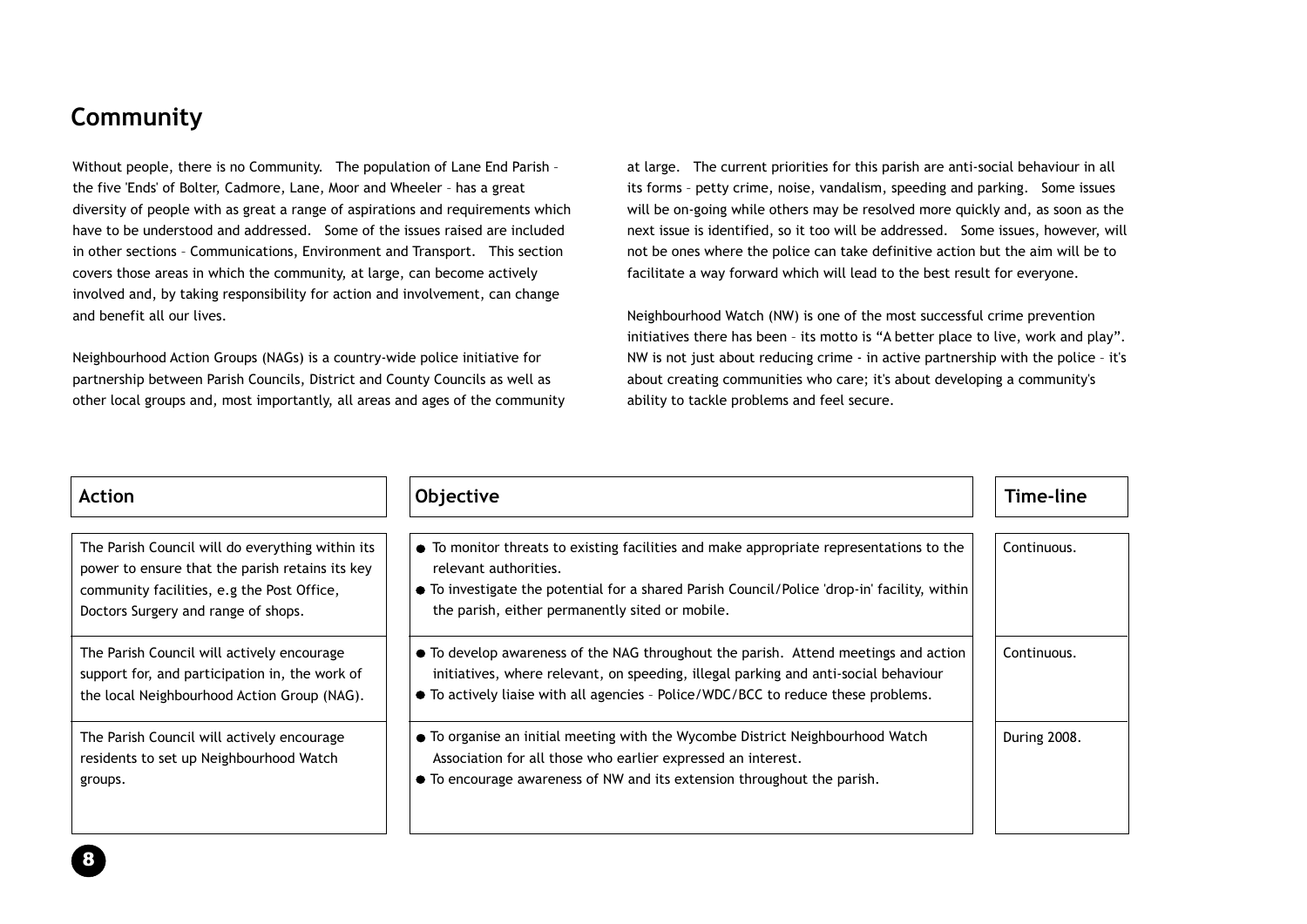The Parish Council will actively ensure that its subsidies to community organisations, e.g. Lane End Sports Association, Lane End Youth & Community Centre etc., provide 'value for money'.

The Parish Council will actively support organisations and agencies committed to reducing the problems of noise within the parish.

Regularly. Continuous. Action | |Objective | | Time-line To encourage community organisations to provide annual plans, and quantifiable objectives, in support of their subsidy applications. ● To explore funding initiatives from WDC/BCC for future expansion or development of new community facilities. To investigate and assess noise 'black spots' and times.  $\bullet$  To encourage facility owners, e.g. LEYCC and Village Hall, to enforce noise regulation requirements where applicable. To mount a 'noise education' programme and law enforcement programme. (Clarion/Noticeboards).

9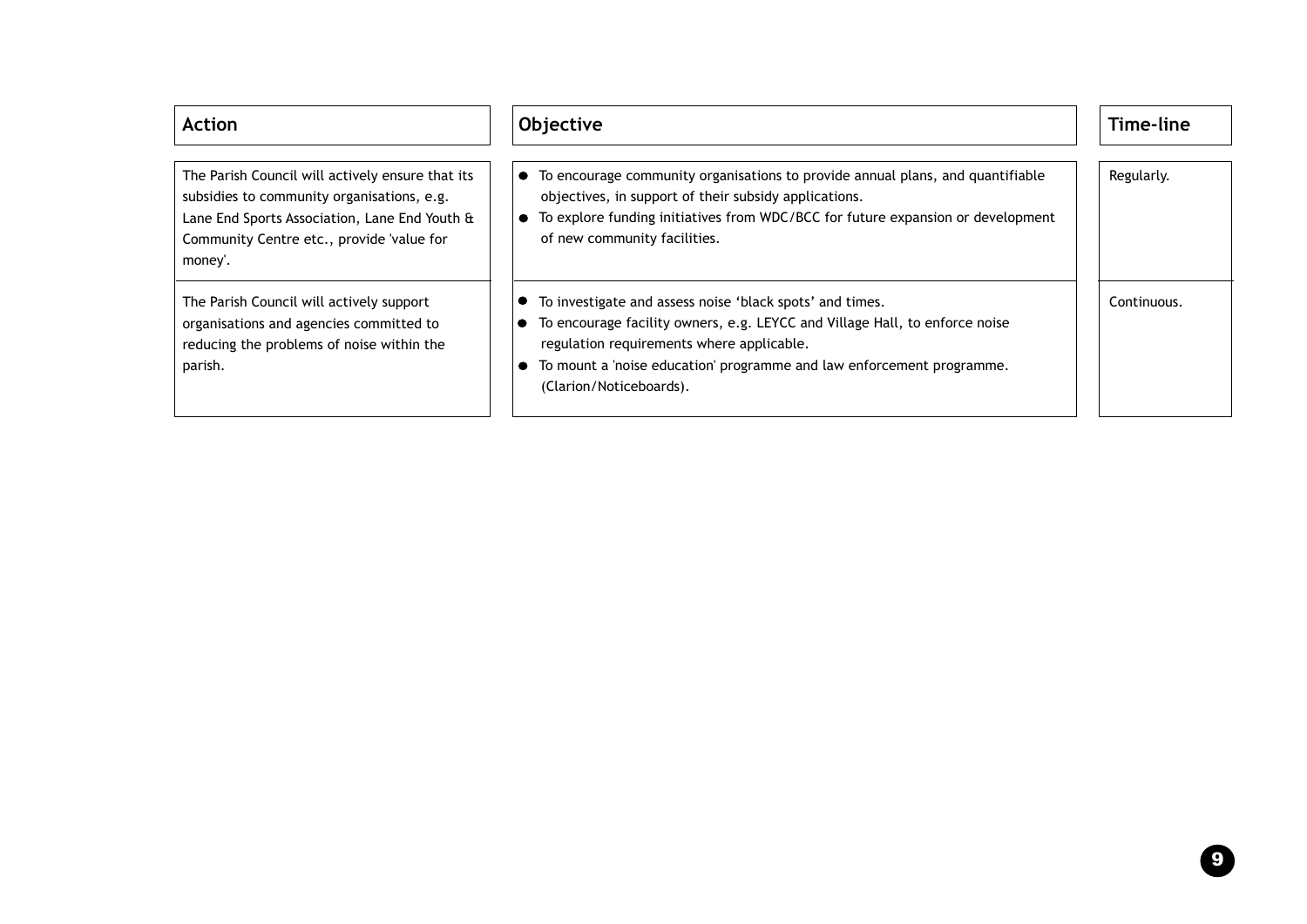# **Environment & Planning**

**Planning:** there is a perception that the WDC Planning Department does not listen to the views of local communities nor their concerns. Right or wrong, the perception exists and needs to be addressed. With the demand for new housing and infrastructure improvements ever increasing, the Parish Council is obligated to take a very pro-active interest in whatever new development or redevelopment is proposed whether it be the T&L, Elga, Sidney House or SMR/Culver sites or merely in-filling. In order to be able to 'materially' affect planning decisions, it may become necessary to prepare a Village Design Statement which, once written, has to be taken seriously by the planning agencies since it will clearly state the wishes of the community.

**Energy conservation:** a meeting with Thames Valley Energy, who specialise in this activity and have carried out an assessment at the Conference Centre, suggests that a potential exists for reducing Parish Council heating and lighting costs where the 'public housing'' stock is concerned.

**Street and footpath lighting:** lighting to some is a matter of feeling safe; to others it is an intrusion. It is a sensitive issue that requires considerable thought on an area by area basis rather than taken parish-wide. Does the parish want, or need, more lighting or are the current provisions adequate if some re-positioning was carried out? This area partly falls outside the remit of the Parish Council though representations to both BCC and WDC can be made and are encouraged. To that end, the Parish Council will embark on a programme of investigation and consultation to find acceptable solutions.

**Litter, dog-fouling and recycling:** litter is an emotive issue but one that can be easily resolved by community action. Litter bins, unless very regularly emptied, often attract litter dumping and are targets for vandalism. However, a clearer policy on who has responsibility for what (and, indeed, who owns what) is required before a programme of desired improvements can be planned and implemented. The same applies to the provision of dog-fouling bins which is an even more sensitive issue and one where the boundaries between Parish

and District Council are even more blurred. Nonetheless, there is a strong desire for improvements in this area that will be closely assessed.

Lane End and Bolter End already have well used recycling sites though neither offer the full range of facilities; Cadmore End and Wheeler End have no such facilities, a situation that requires remedial action. Where business general waste collection is concerned, WDC has no statutory obligation in the matter, or money, and it appears unlikely that there will be a policy change to rectify this anomaly.

**Country footpaths, cycleways and bridleways:** the recreational needs for these are unquestionable. The network of public footpaths is extensive, well used and generally in good repair though there are a few gaps caused by the B482. Wheelchair access is limited with no linked-up circuit round either Lane End or the parish as a whole; some surfaces being up-graded and some pavements being widened or introduced could alleviate this. The cycleway network is almost wholly non-existent and is an area that needs consideration as cycling becomes ever more popular and the local lanes ever more dangerous. The problem of cyclist, walker and horse rider interface needs also to be addressed. The current bridleway network is very fragmented and, although the BCC Rights of Way Improvement Plan alludes to it, it offers no solution. Like walking and cycling, horse riding is expanding but the absence of an integrated bridleway network, within the parish and its neighbours, requires addressing.

**Noise reduction:** helicopter noise, from Wycombe Air Park, and traffic noise from the M40 will, inevitably increase making our parish a less attractive location in which to live and work. The Wycombe Air Park Joint Consultative Committee (JCC) and M40 Chiltern Environment Group (M40CEG) are both well established groups and are leading on their respective issues but will require continued pro-active Parish Council support to achieve their aims of overall noise reduction.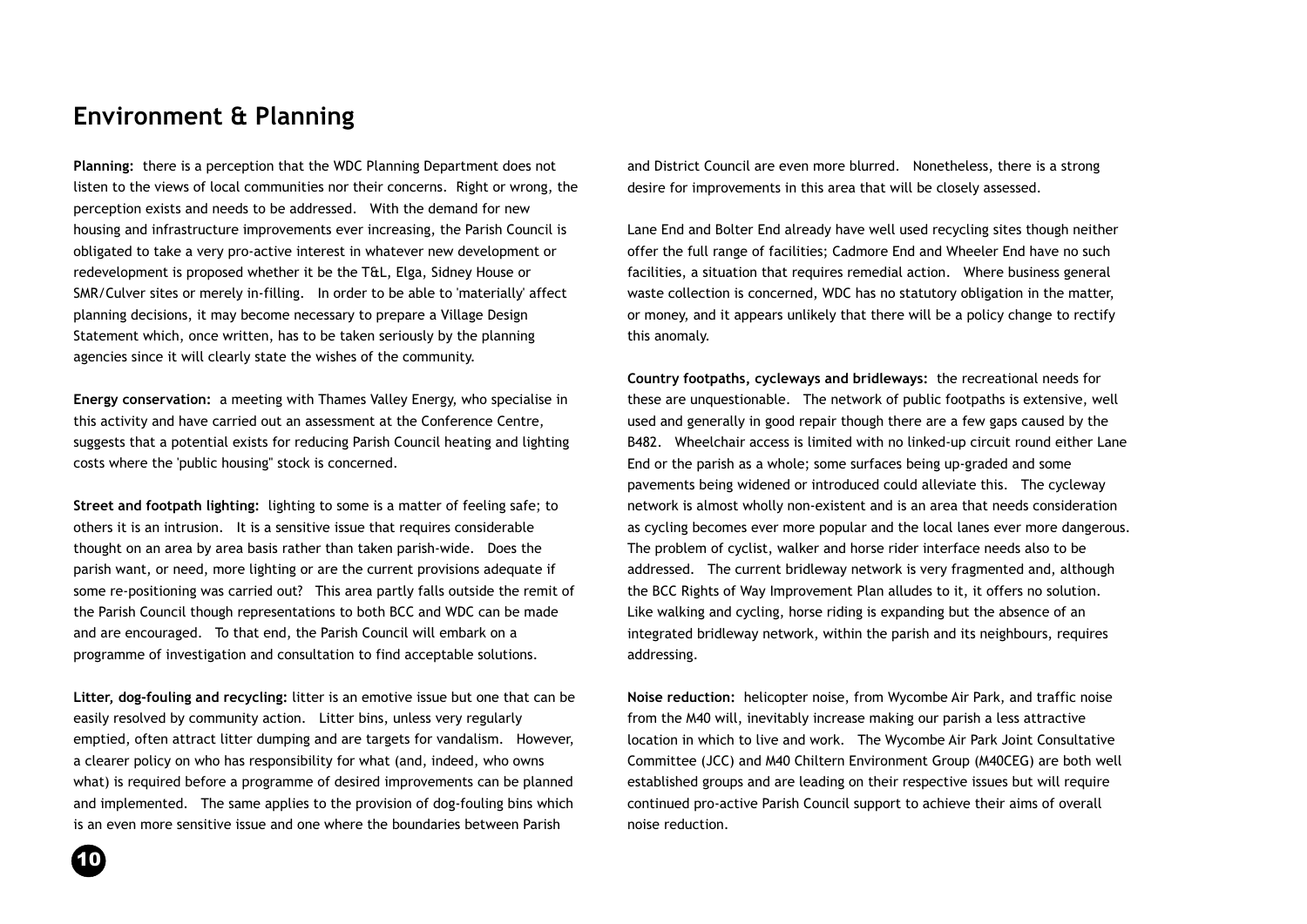| <b>Action</b>                                                                                                                                                                                                                                                              | Objective                                                                                                                                                                                                                                                                                                                                                                                                                                                                                                                                                                                                                                                                                                                                                                                                                                                                                                                                              | Time-line                              |
|----------------------------------------------------------------------------------------------------------------------------------------------------------------------------------------------------------------------------------------------------------------------------|--------------------------------------------------------------------------------------------------------------------------------------------------------------------------------------------------------------------------------------------------------------------------------------------------------------------------------------------------------------------------------------------------------------------------------------------------------------------------------------------------------------------------------------------------------------------------------------------------------------------------------------------------------------------------------------------------------------------------------------------------------------------------------------------------------------------------------------------------------------------------------------------------------------------------------------------------------|----------------------------------------|
| The Parish Council will pro-actively monitor<br>and engage with WDC Planning Department,<br>and other agencies, to ensure that the best<br>interests of the parish are taken into account<br>when any major development or<br>redevelopment takes place within the parish. | To include:<br>• the redevelopment of T&L, Elga, Sidney House and SMR/Culver Graphics sites and<br>other potential new development sites, including in-fill and brown field, and<br>necessary infrastructure improvements.<br>• the need for shared equity housing to meet the broad spectrum of<br>accommodation demands within the community, and 'retirement' accommodation<br>for those wishing to 'downsize' but stay within the parish.<br>• the need for a new footpath to replace LE25 via the Elga site.<br>• the need to re-establish the pedestrian link between Edmonds Road Parade and<br>Post Office etc via the trading estate.<br>• the provision of a new surgery location and Parish Council/Police shared office.<br>• the preparation of a Village Design Statement (VDS) to influence planning<br>decisions.<br>• the enforcement of Conservation Areas/Green Belt/AONB status in all planning<br>applications wherever possible. | Continuous.                            |
| The Parish Council will actively promote the<br>use of combined heat & power (CHP), where<br>appropriate, within the parish.                                                                                                                                               | To investigate potential/cost saving benefits of introducing CHP techniques to<br>reduce Parish Council heating/lighting costs.  Possible locations for assessment<br>could include: T&L units, Elga site, LEYCC, LE Primary School, Grays Dormer and the<br>Elim Christian Centre.                                                                                                                                                                                                                                                                                                                                                                                                                                                                                                                                                                                                                                                                    | Continuous.                            |
| The Parish Council will, with the relevant<br>agencies, identify the need for, investigate the<br>cost of, and assess the practicalities of<br>installing additional lighting where<br>appropriate.                                                                        | To identify lighting 'black spots' i.e. LE 25 from Simmons Way to the Grouse & Ale<br>$\bullet$<br>PH, High Street & Foundry Pond to the Post Office (as part of possible improved<br>route through the trading estate).<br>To identify where existing lights can be removed or relocated and establish reasons.<br>To explore, with WDC, possible solutions and associated costs.<br>To review, with BCC, B482 lighting requirements and locations.<br>To investigate the possibility of using solar lights wherever practical.                                                                                                                                                                                                                                                                                                                                                                                                                       | By end 2008, then<br>review regularly. |
| The Parish Council will establish WDC provision<br>policy for litter and dog-fouling bins.                                                                                                                                                                                 | To establish who owns what, where and who carries financial responsibility.<br>●<br>To review existing facilities & assess further requirements and implications.                                                                                                                                                                                                                                                                                                                                                                                                                                                                                                                                                                                                                                                                                                                                                                                      | End 2008.<br>Re-assess<br>regularly.   |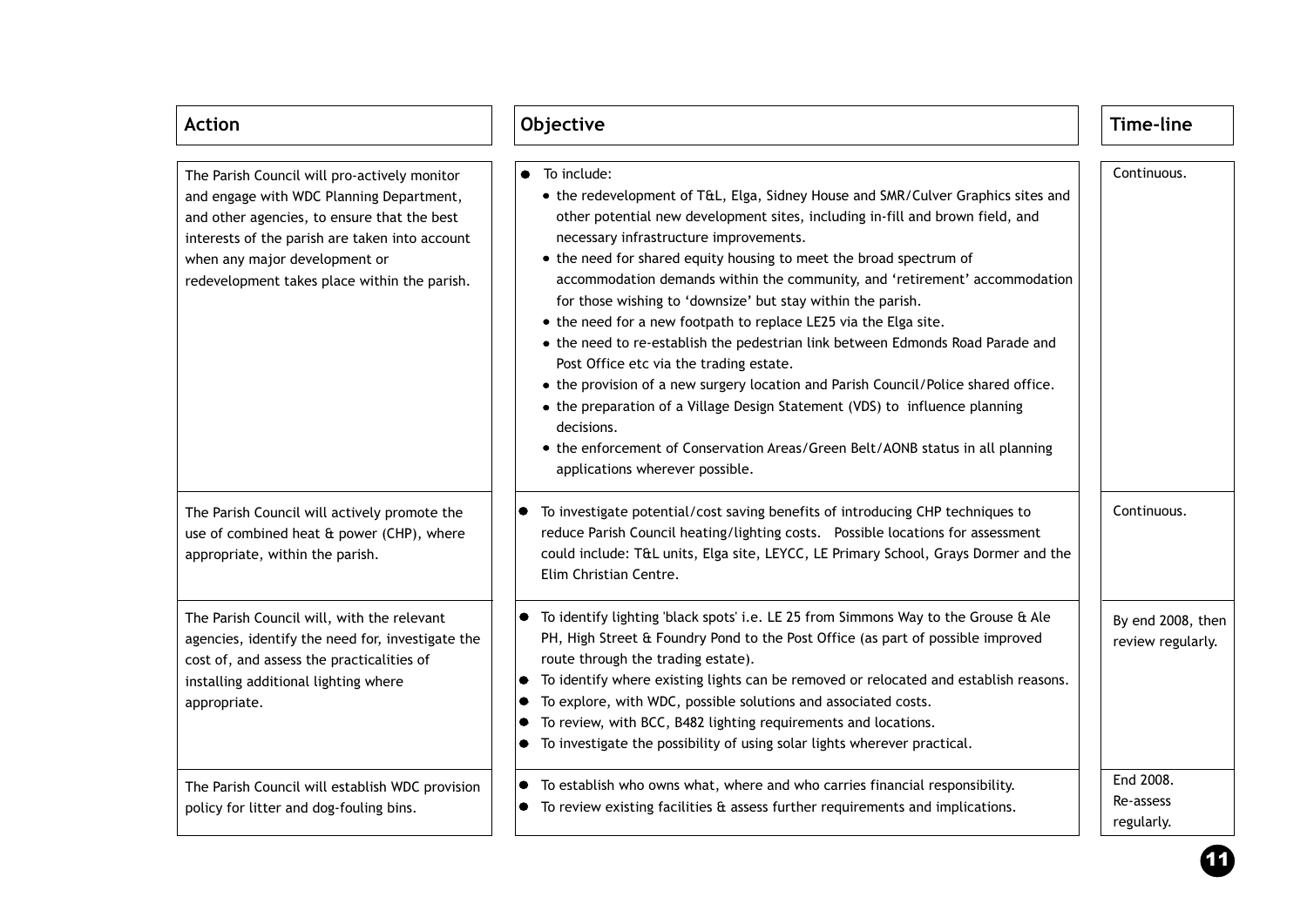| <b>Action</b>                                                                                                                                                                    | Objective                                                                                                                                                                                                                                                                                                                                         | <b>Time-line</b>                  |
|----------------------------------------------------------------------------------------------------------------------------------------------------------------------------------|---------------------------------------------------------------------------------------------------------------------------------------------------------------------------------------------------------------------------------------------------------------------------------------------------------------------------------------------------|-----------------------------------|
| The Parish Council will request WDC to provide<br>comprehensive recycling facilities throughout<br>the parish.                                                                   | • To upgrade facilities at all existing sites to include: bottles, cans, aluminium,<br>plastic, paper/card and clothing and new recycling opportunities as they appear.<br>• To investigate need for new facilities and possible locations at Cadmore and<br>Wheeler Ends.                                                                        | Mid 2009.<br>Re-assess regularly. |
| The Parish Council will, with BCC Highways<br>Department, actively seek to create safer,<br>more-user friendly, walking and wheelchair/<br>'buggy' routes throughout the parish. | • To monitor, with other agencies, the use and state of repair of all footpaths.<br>• To seek to improve the Wheeler End Common track for wheelchair and 'buggy' use.<br>• To investigate options to re-route 'dead-end' footpaths on the B482, at Fingest Lane<br>and Piccadilly and implement them where applicable.                            | Annually.<br>By 2010.             |
| The Parish Council will, with BCC Highways<br>Department, actively seek to improve<br>pavement conditions and links throughout the<br>parish.                                    | • To investigate costs and viability of improving:<br>• the corner near the Pharmacy, Bolter End Lane near the village limit sign, Church<br>Road (The Old Sun), Pusey Way to the village limits, Culver Graphics/Finings Road,<br>Peacock PH to Cadmore End, Wheeler End Common near the Chequers PH.<br>• the state of repair of all pavements. | By 2011.                          |
| The Parish Council will, with BCC Highways<br>Department, actively seek to increase the<br>provision of extra pedestrian crossings.                                              | • Assess cost and viability of introducing new pedestrian crossings:<br>• opposite a redeveloped Elga site, across The Row and High Street to link with the<br>T&L footpath to the Post Office, Church Road to link the Village Hall to the shops<br>and Park Lane near the bus stops.                                                            | By 2010/11.                       |
| The Parish Council will actively support the<br>creation of a series of linked/safe cycleways<br>throughout the parish.                                                          | • To investigate and assess, with BCC (Rights of Way Improvement Plan), the needs,<br>routes and methods of introduction including a country lane priority change.                                                                                                                                                                                | By end 2010.                      |
| The Parish Council will actively support<br>improvements to the parish bridleway network.                                                                                        | • To assess, with other agencies and riders, the current network.<br>• To devise and implement an improvement policy where feasible.<br>• To help develop a circular Chilterns ride.                                                                                                                                                              | By end 2009.                      |

 $\bigoplus$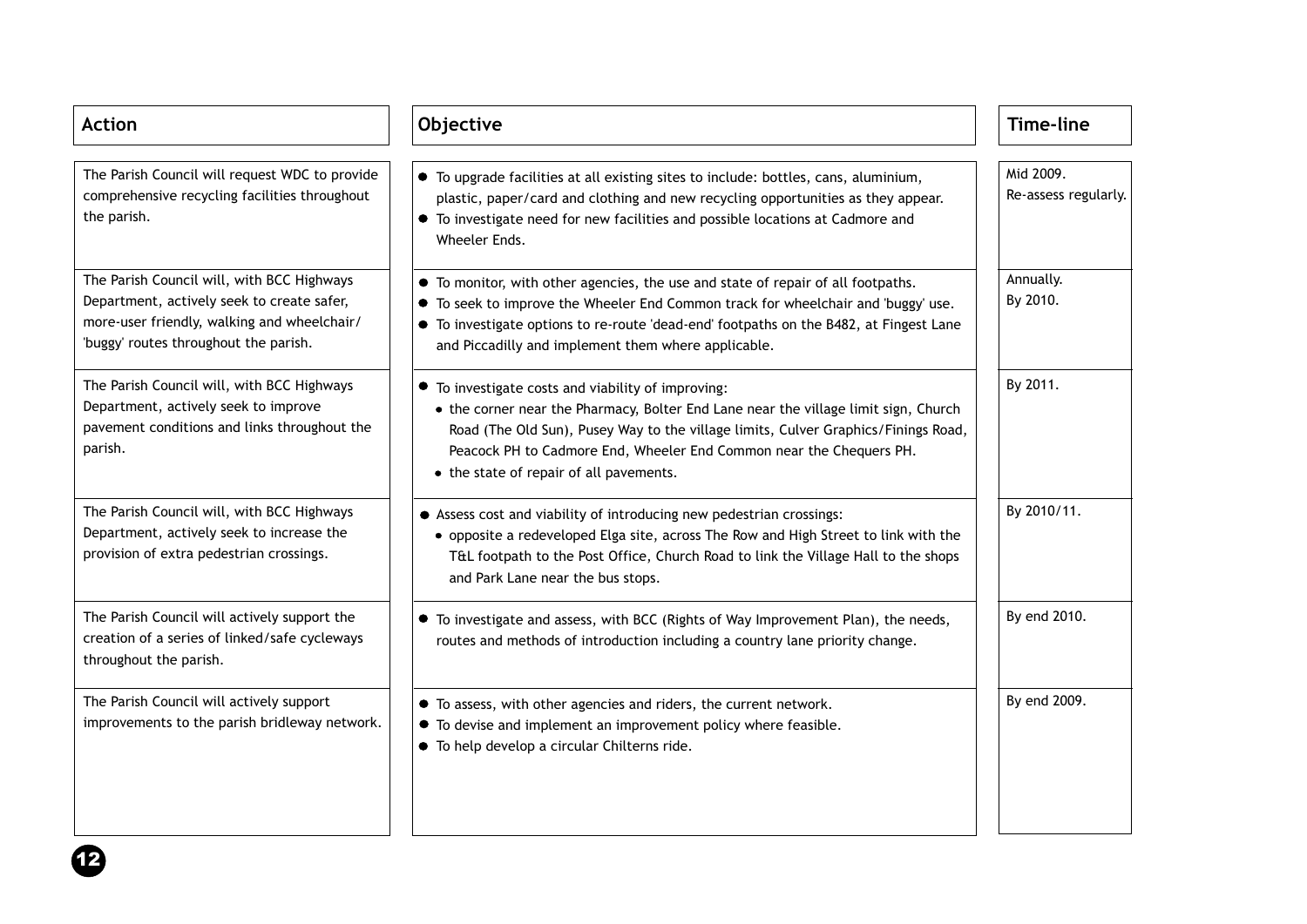| <b>Action</b>                                                                                                   | Objective                                                                                                                                                                                                                                                                                                                                                             | <b>Time-line</b> |
|-----------------------------------------------------------------------------------------------------------------|-----------------------------------------------------------------------------------------------------------------------------------------------------------------------------------------------------------------------------------------------------------------------------------------------------------------------------------------------------------------------|------------------|
| The Parish Council will actively manage its own<br>land.                                                        | • To implement, with Natural England, the current 10 year management plan for<br>Moorend Common.                                                                                                                                                                                                                                                                      | 2007-2017.       |
|                                                                                                                 | To develop, with local residents, management plans for Oakshaw Wood and the<br>Slayter Road pond area.                                                                                                                                                                                                                                                                | End 2008.        |
|                                                                                                                 | • To maintain, and improve on, the current level of grass cutting throughout the<br>parish.                                                                                                                                                                                                                                                                           | Annually.        |
|                                                                                                                 | • To develop, and implement, a strategy on scramble bike usage.                                                                                                                                                                                                                                                                                                       | End 2009.        |
| The Parish Council will maintain its<br>representative on the Wycombe Air Park Joint<br>Consultative Committee. | • To initiate a local noise-monitoring programme, at agreed locations, with reports<br>direct to WDC and/or the Wycombe Air Park in order to identify the main 'noise<br>problem areas'.<br>• To encourage development of an improved 'good neighbour' policy to parish<br>residents.<br>• To monitor all new developments and discuss with the relevant authorities. | Continuous.      |
| The Parish Council will actively support the<br>M40 CEG in its aims of noise and light<br>reduction.            | • To assist in design studies for noise fencing along LE33 (Four Field) footpath on<br>community and environmental grounds.<br>• To encourage the installation of noise fencing along footpaths LE34, LE61, LE40a.<br>• To encourage M40 lighting switch-off along the Handy Cross/ Stokenchurch section.                                                             | Continuous.      |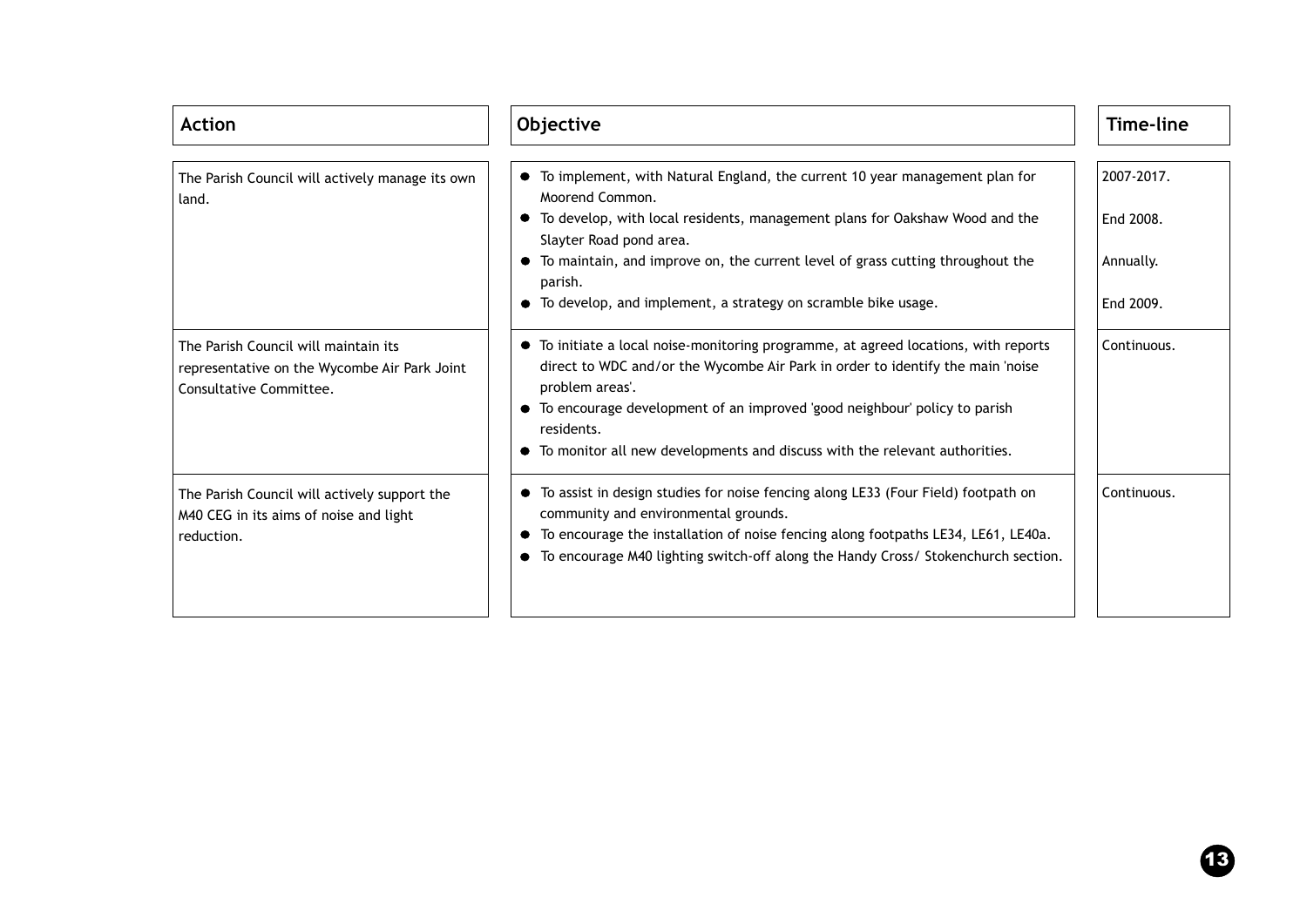# **Traffic & Transport**

**The B482** is well used both as a necessary link between Stokenchurch and Cadmore End with Lane End and Marlow, as a rat run and as an alternative to the M40 when that motorway is blocked. The volume of traffic, particularly heavy lorries and coaches, is increasing and will inevitably increase further unless serious preventative measures are put in place. In some locations, the B482 is becoming ever more dangerous to both drivers and pedestrians alike. Although BCC Highways have already implemented a general decrease in speed limits along the whole length of the B482 from Stokenchurch to Marlow, it is an accepted fact that speed restrictions, on their own, do not work unless further traffic calming methods are allied to them. To that end, it is proposed to:

- To create a Lane End 'inner core' where pedestrian priority is on a par with vehicular traffic (see Environment section).
- To create an 'outer core' with speed and weight restrictions, traffic 'choke points', roundabouts, cameras and Speed Indicator Devices (SIDs) to slow through traffic.

Ultimately to downgrade the B482 to a 'white road' by changing the entry to, and exit from, the road at Stokenchurch and Clay Lane and signing the road as 'No through road except for local traffic'. While this, admittedly longterm, approach will not completely stop rat run traffic, the combination of the other suggested methods will make the road less attractive as an alternative to the M40 thus reducing traffic flow and making it more 'resident friendly'.

**Public transport:** Lane End is currently poorly served; it is, therefore, fortunate, that the majority of respondents have access to a car. Service provision overall is deemed inconvenient, expensive and irregular. The future role of public transport needs to be put into the context of increased parking charges in High Wycombe and the planned parking restrictions in Marlow. The introduction of Crossrail services from Maidenhead to, and through London (via Marlow), and the planned coach interchange at Cressex will all require regular connections due to inadequate car parking facilities at the interchanges – these are all opportunities for public transport from rural areas. Certain elements, like subsidised travel for the elderly and disabled, are not within the remit of the Parish Council and are being addressed by WDC/BCC.

| <b>Action</b>                                                                                                                                                                                     | Objective                                                                                                                                                                                                                                                                                                 | Time-line   |
|---------------------------------------------------------------------------------------------------------------------------------------------------------------------------------------------------|-----------------------------------------------------------------------------------------------------------------------------------------------------------------------------------------------------------------------------------------------------------------------------------------------------------|-------------|
| The Parish Council will actively take note of<br>residents' concerns on parish parking issues and<br>will bring them to the notice of the appropriate<br>authorities so that action can be taken. | To assess car park usage and future needs including residents' parking.<br>$\bullet$<br>To establish the potential misuse of all car parking areas as day long 'Park and Ride'<br>sites by non-residents.<br>To actively, and continually, enforce parking restrictions including on-pavement<br>parking. | Continuous. |
|                                                                                                                                                                                                   |                                                                                                                                                                                                                                                                                                           |             |